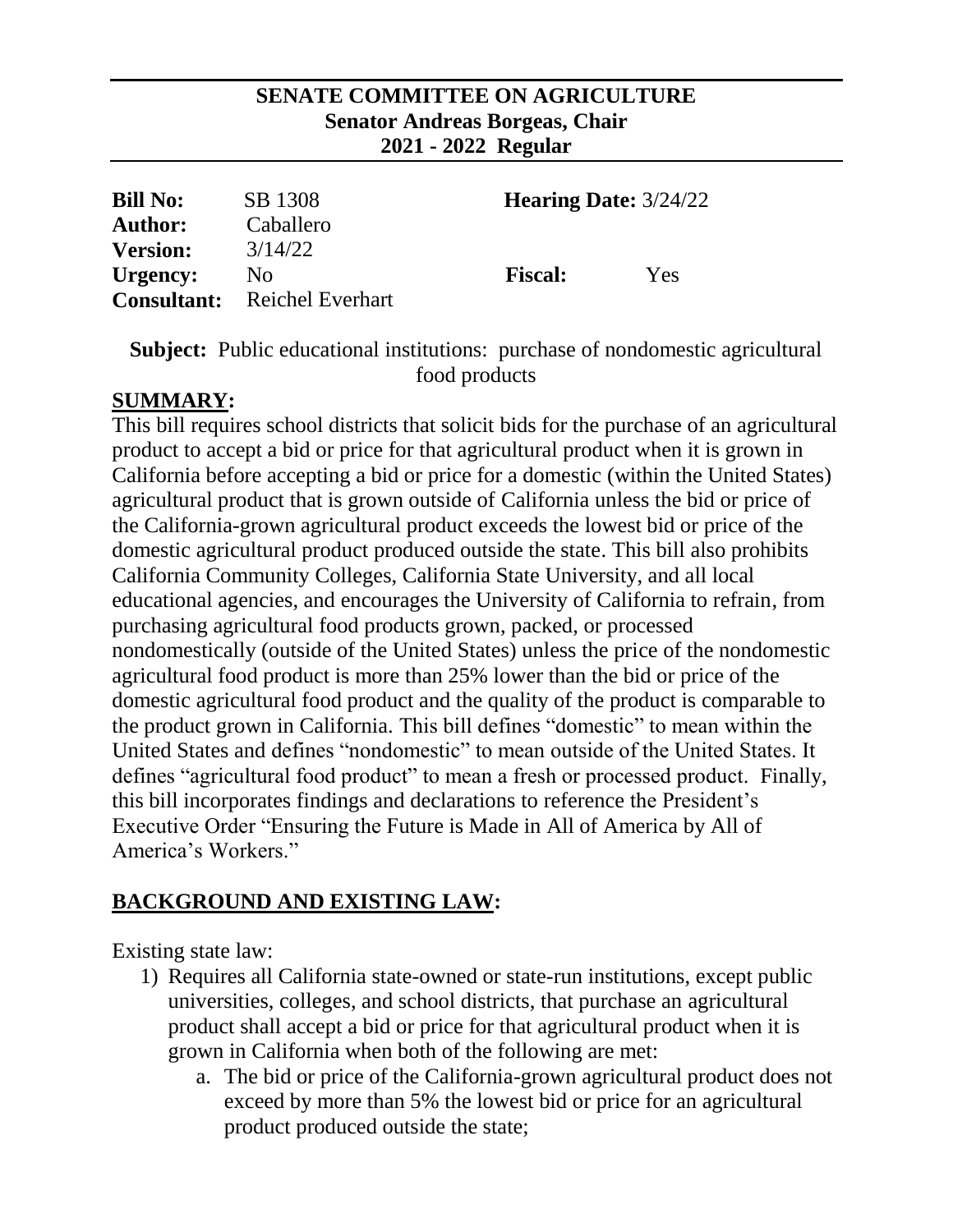- b. The quality of the California-grown agricultural product is comparable to that agricultural product produced outside the state.
- 2) Requires all California state-owned or state-run institutions, except public universities, colleges, and school districts, that intend to accept a bid or price for agricultural products grown outside the state shall accept the bid or price from a vendor that packs or processes those agricultural products in the state before accepting a bid or price from a vendor that packs or processes those agricultural products outside the state, when both of the following are met:
	- a. The bid or price of the agricultural product grown outside the state and packed or processed in the state does not exceed by more than 5% the lowest bid or price for the agricultural product packed or processed outside the state;
	- b. The quality of the agricultural product packed or processed in the state is comparable to those packed or processed outside the state.
- 3) Requires a school district that solicits bids for the purchase of an agricultural product to accept a bid or price for that agricultural product when it is grown in California before accepting a bid or price for an agricultural product that is grown outside the state, when both of the following are met:
	- a. The bid or price of the agricultural product grown in California does not exceed the lowest bid or price for an agricultural product produced outside the state;
	- b. The quality of the California-grown agricultural product is comparable to that agricultural product produced outside the state.
- 4) States this section shall only apply to a contract to purchase agricultural products for a value that is less than the value of the threshold for supplies and services for which California has obligated itself under the Agreement on Government Procurement of the World Trade Organization.

Existing federal law:

1) Establishes the Agreement on Government Procurement of the World Trade Organization (WTO).

# **PROPOSED LAW:**

### This bill:

- 1) Establishes findings and declarations:
	- a. Over 1/3 of the country's vegetables and 2/3 of the country's fruits and nuts are grown in California. California's agricultural abundance includes more than 400 commodities. California is the leading state in the nation for cash farm receipts, accounting for over 13% of the nation's total agricultural value.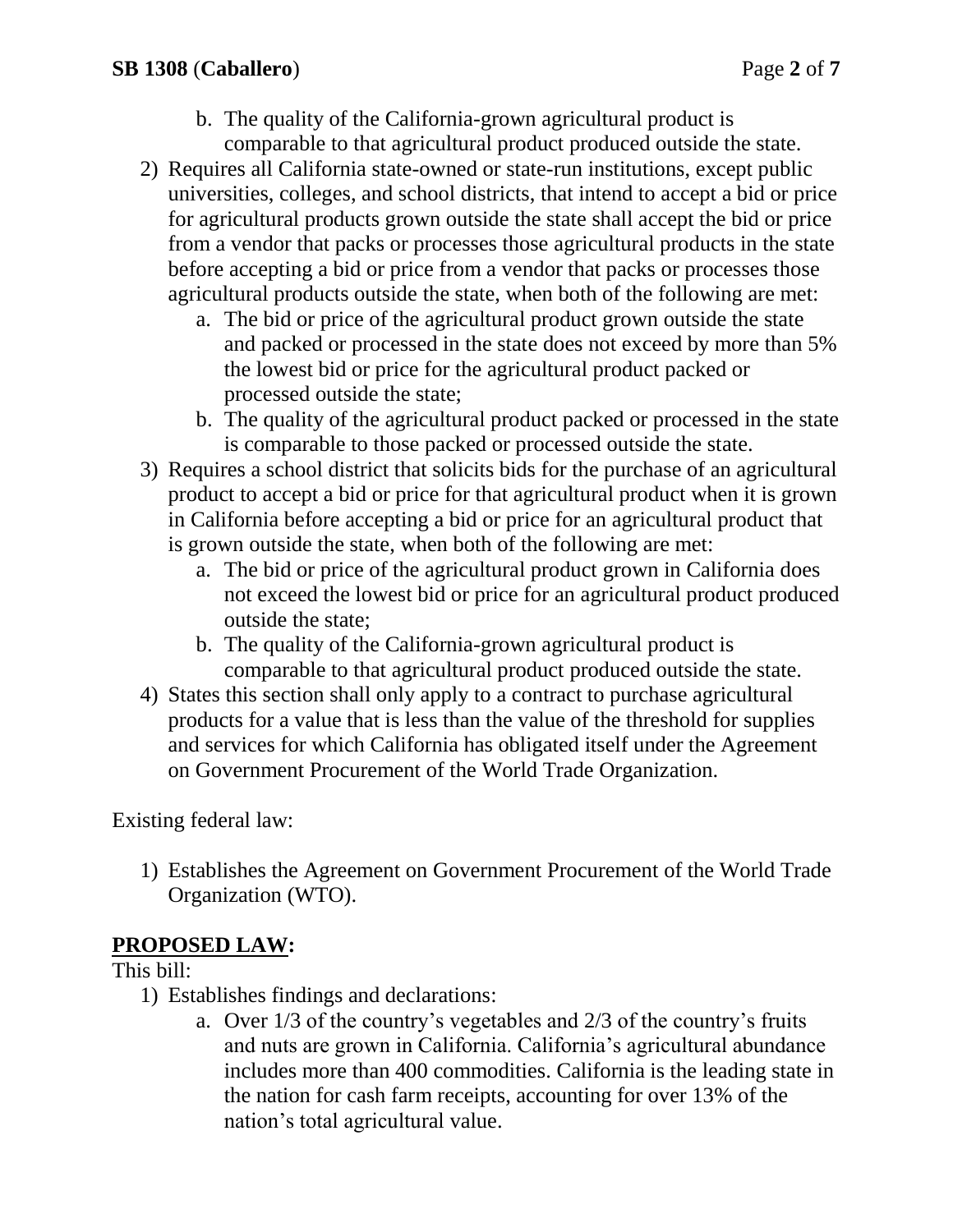- b. California produces over 99% of the almonds, artichokes, dates, figs, garlic, grapes, raisins, kiwi, melons, olives, clingstone peaches, pistachios, rice, and walnuts in the nation and is a lead producer of many more agricultural products.
- c. On January 25, 2021, President Joseph R. Biden issued an executive order on "Ensuring the Future Is Made in All of America by All of America's Workers" that stated, "It is the policy of my Administration that the United States Government should, consistent with applicable law, use terms and conditions of Federal financial assistance awards and Federal procurements to maximize the use of goods, products, and materials produced in, and services offered in, the United States. The United States Government should, whenever possible, procure goods, products, materials, and services from sources that will help American businesses compete in strategic industries and help America's workers thrive."
- d. The Buy American Provision requiring the purchase of domestic commodities by participants in the National School Lunch Program has been in place for 30 years. However, the law allows waivers where the domestic product is priced significantly higher than a nondomestic product. This loophole has resulted in widespread noncompliance with Buy American Provision requirements.
- e. According to figures from the National Council of Farmer Cooperatives, 81% of the apple juice served in the school lunch program is imported; and 50-60% of the fish served in schools is "caught by Russian ships and processed in China."
- f. Competition from nondomestic producers hurts California agriculture and threatens to eliminate the jobs that workers depend on to feed their own families.
- g. Those who rely on publicly purchased nutrition programs, including school nutrition programs, are often among the most vulnerable children and families. They should have access to high-quality, healthy meals, such as those grown, packed, and produced in California.
- h. Purchasing domestic products reduces the carbon footprint and results in lower greenhouse gas emissions. California companies are subject to more rigorous environmental standards, resulting in enhanced food safety and public safety.
- 2) Defines "domestic" to mean inside the United States.
- 3) Defines "nondomestic" to mean outside the United States.
- 4) Defines "agricultural food product" to mean a fresh or processed product, including fruits, nuts, vegetables, herbs, mushrooms, dairy, shell eggs,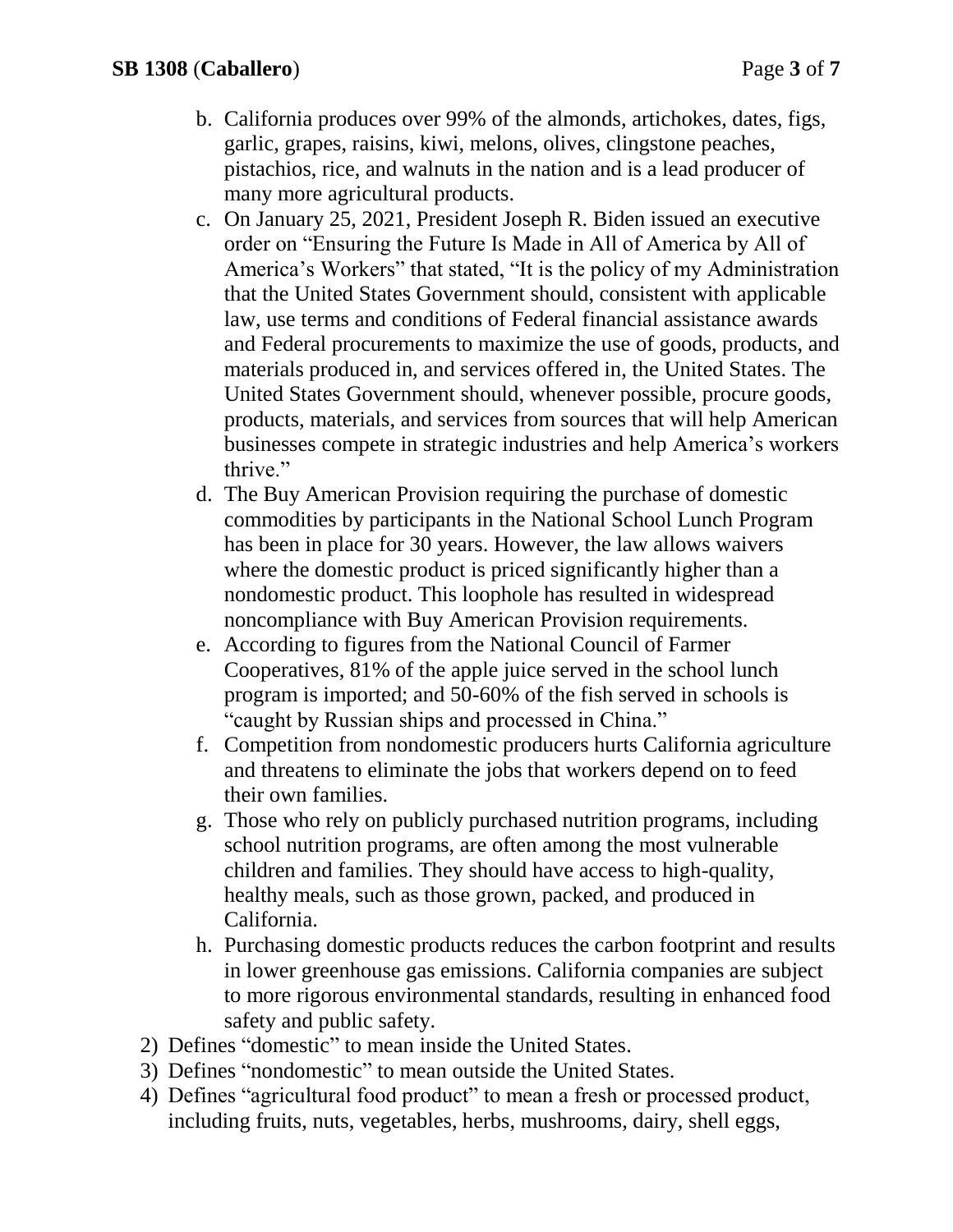honey, pollen, unprocessed bees wax, propolis, royal jelly, flowers, grains, nursery stock, raw sheared wool, livestock meats, poultry meats, and fish, including shellfish.

- 5) Requires a school district that solicits bids for the purchase of an agricultural product shall accept a bid or price for that agricultural product when it is grown in California before accepting a bid or price for a domestic agricultural product that is grown outside the state when both of the following are met:
	- a. The bid or price for the California-grown agricultural product does not exceed the lowest bid or price for a domestic agricultural product produced outside the state;
	- b. The quality of the California-grown agricultural product is comparable to that domestic agricultural product produced outside the state.
- 6) Requires California Community Colleges, the California State University, and all local educational agencies as defined in Education Code Section 49557.5 that solicit bids for the purchase of an agricultural food product shall not purchase agricultural food products grown, packed, or processed nondomestically and requests the University of California to refrain from purchasing agricultural food products grown, packed, or processed nondomestically unless the following apply:
	- a. The bid or price for the nondomestic agricultural food product is more than 25% lower than the bid or price for the domestic agricultural food product;
	- b. The quality of the domestic agricultural food product is inferior to the quality of the agricultural food product grown, packed, or produced nondomestically.
- 7) States this section shall neither limit nor expand California's obligations under the Agreement on Government Procurement of the World Trade Organization.

# **ARGUMENTS IN SUPPORT:**

According to the author:

"SB1308 will clarify and strengthen California's Buy American policy by requiring all California public schools, colleges and universities to purchase agricultural products grown, packaged or processed domestically, unless the price of the foreign product is more than twenty-five percent lower than a domestic product. SB1308 would improve the quality and safety of public school, college and university meal and nutrition programs, protect California jobs, and support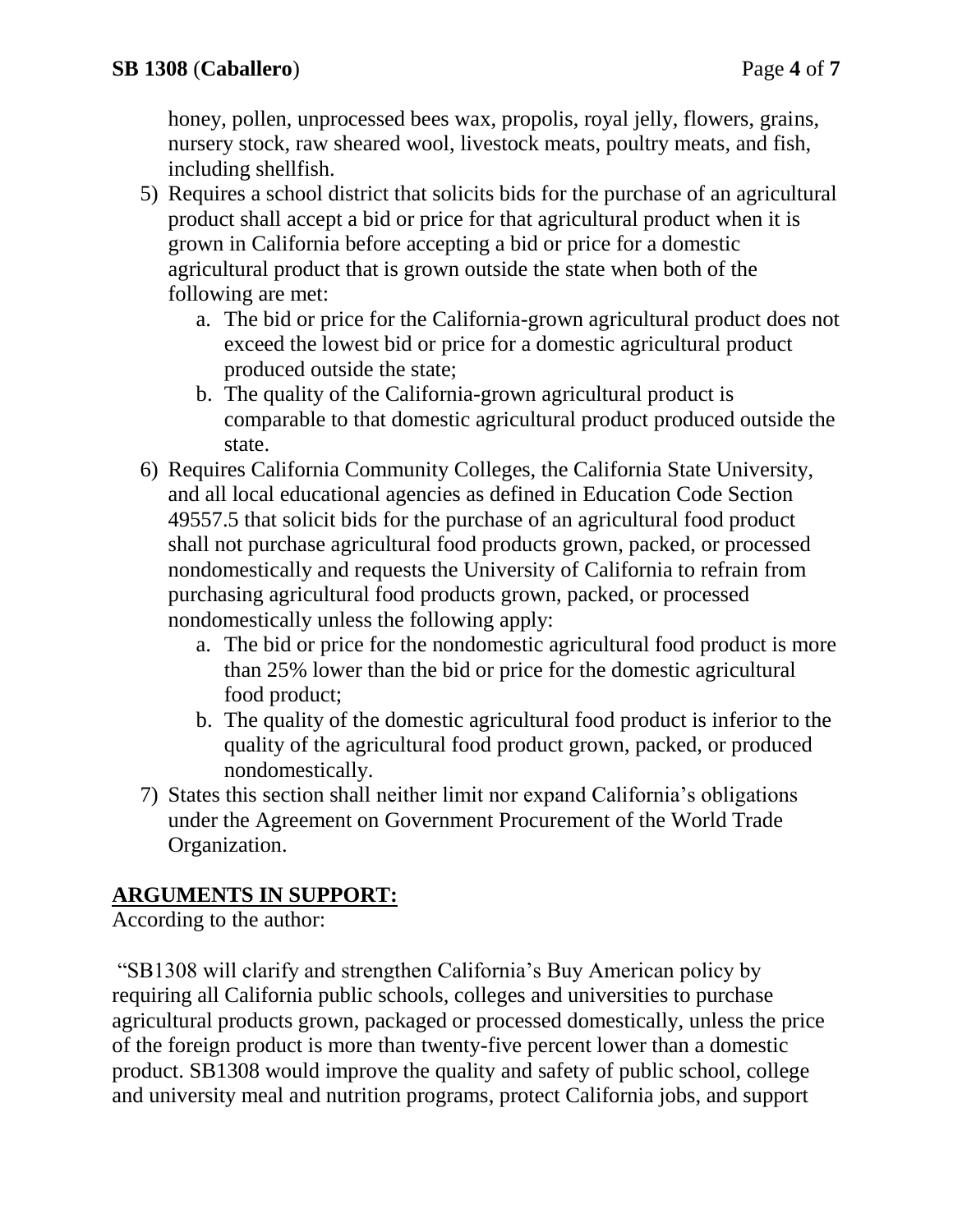California's agricultural industry by clarifying and strengthening the Buy American policy for public institutions at the state level."

"SB1308 does not mandate that schools buy American products, nor does it dictate the kind of products that they must purchase. SB 1308 provides schools the flexibility to adjust menus and procurement to avoid increased costs and gives them a "safety valve" if there is no affordable domestic product available. President Biden issued an Executive Order on "Ensuring the Future Is Made in All of America by All of America's Workers" with the goal to use federal funds to maximize the purchase of agricultural products, goods, materials, and services offered in the United States. This measure expresses the State Legislatures support for Buy American requirements for all school food purchases. Additionally it calls on the 117th Congress to help the USDA meet its obligations under the President's Executive Order, to maximize domestic procurement in the upcoming reauthorization of the Child Nutrition Act."

The California Cannery Industry Labor-Management Cooperation Committee writes in support, stating this bill closes a loophole in the existing federal Buy American law and would ultimately support the California cannery industry and its workers.

# **ARGUMENTS IN OPPOSITION:**

None received.

### **COMMENTS:**

The WTO is the only global international organization dealing with the rules of trade between nations. At its heart are the WTO agreements, negotiated and signed by the bulk of the world's trading nations and ratified by their parliaments, including the United States. The goal is to help producers of goods and services, exporters, and importers conduct business. This bill states it will not affect contracts to purchase agricultural products for a value that is less than the value of the threshold for supplies and services for which California has obligated itself under Government Procurement Agreements of the WTO *(full text: [https://www.wto.org/english/docs\\_e/legal\\_e/gpr-94\\_01\\_e.htm\)](https://www.wto.org/english/docs_e/legal_e/gpr-94_01_e.htm).*

The Senate Rules Committee has double referred this bill to the Senate Governmental Organization Committee as the second committee of referral. Therefore, if this measure is approved by this committee, the motion should include an action to re-refer the bill to the Senate Committee on Governmental Organization.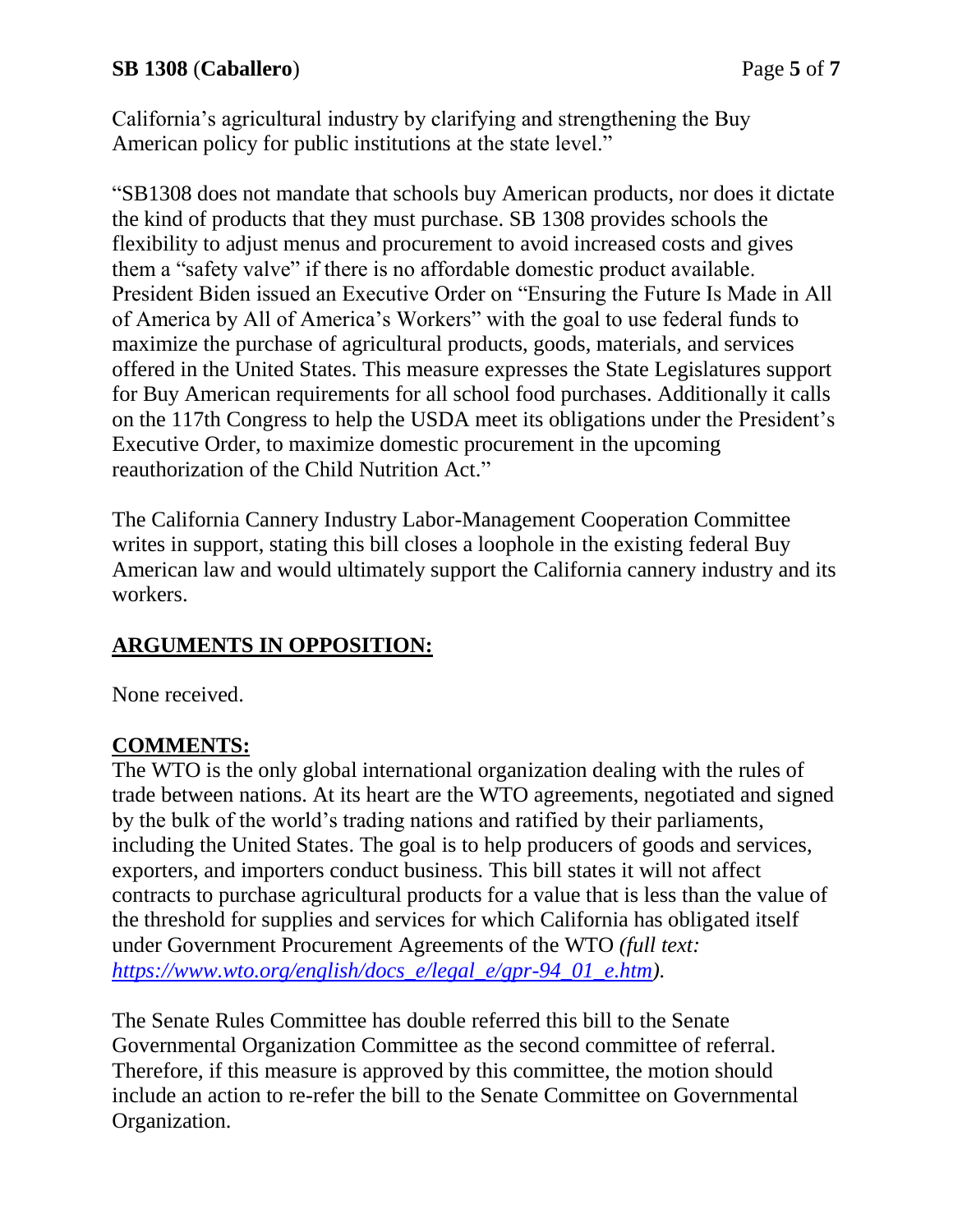# **RELATED LEGISLATION:**

AB 1025 (Rivas) of 2021: This bill would have required all California state-owned or state-run institutions, all segments of public postsecondary education, and all local educational agencies that solicit bids for the purchase of an agricultural food product to purchase agricultural food products grown, packed, or processed domestically unless either the bid or price of the nondomestic agricultural food product is more than 25% lower than the bid or price of the domestic agricultural food product or the quality of the domestic agricultural food product is inferior to the nondomestic agricultural food product. *(Died in the Assembly Accountability and Administrative Review Committee without a hearing).*

### **SUPPORT:**

Agricultural Council of California Association of California Egg Farmers California Apple Commission California Blueberry Association California Blueberry Commission California Cannery Industry Labor-Management Cooperation Committee California Canning Peach Associaiton California Cherry Growers and Industry Association California Citrus Mutual California Fresh Fruit Association California Pear Growers Association California Women for Agriculture Far West Equipment Dealers Association Olive Growers Council of California Pacific Coast Producers Sun-Maid Growers of California Sunsweet Growers Teamsters Local 517 Teamsters Local 856 Teamsters Local 890 Teamsters Local 948 United Ag United Food and Commercial Workers, Western States Council Wawona Frozen Foods